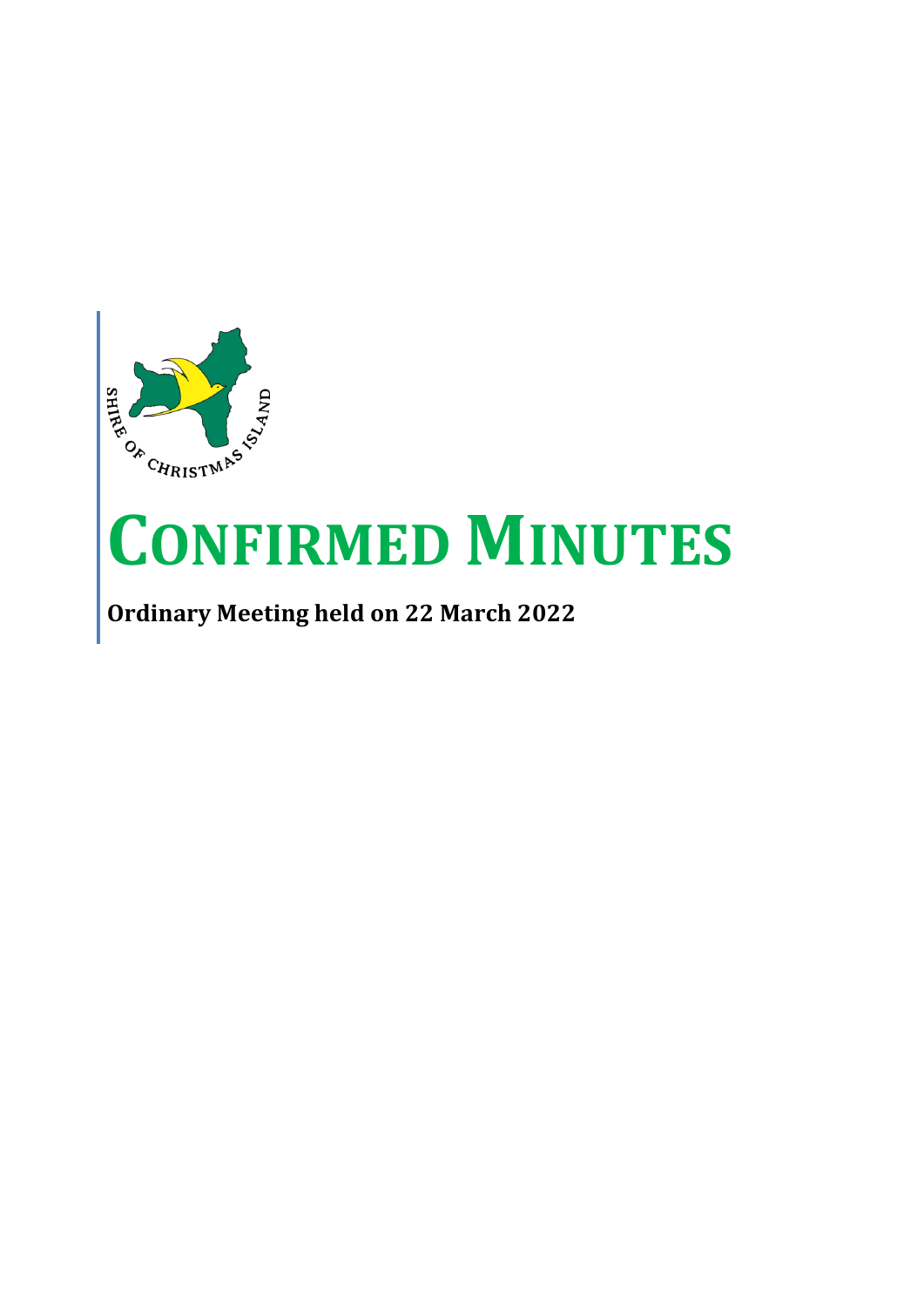

### **SHIRE OF CHRISTMAS ISLAND MEETING MINUTES CERTIFICATION**

**Minutes of the Ordinary meeting of the Shire of Christmas Island Council held at the George Fam Chambers at 7.00pm on Tuesday 22 March 2022** 

### **TABLE OF CONTENTS**

| <b>Agenda</b><br>No. | <b>Item</b>                                                                                                             |         |  |  |
|----------------------|-------------------------------------------------------------------------------------------------------------------------|---------|--|--|
|                      | <b>DECLARATION OF OPENING/ANNOUNCEMENT OF VISITORS</b>                                                                  | $1 - 2$ |  |  |
|                      | 1.1<br>SHIRE PRESIDENT DECLARED THE MEETING OPEN AT 7.00PM                                                              |         |  |  |
| $\mathbf{1}$         | 1.2<br><b>SHIRE PRESIDENT RECOGNISES HON. WARREN SNOWDON</b>                                                            |         |  |  |
|                      | 1.3<br>HON, WARREN SNOWDON ADDRESSES COUNCIL                                                                            |         |  |  |
|                      | 1.4<br>VINCE JEISMAN ADDRESSES COUNCIL                                                                                  |         |  |  |
|                      | RECORD OF ATTENDANCES/APOLOGIES/LEAVE OF ABSENCE GRANTED/DECLARATION OF<br>FINANCIAL/PROXIMITY & IMPARTIALITY INTERESTS |         |  |  |
|                      | 2.1<br><b>RECORD OF ATTENDANCE</b>                                                                                      |         |  |  |
| $\overline{2}$       | 2.2<br><b>LEAVE OF ABSENCE</b>                                                                                          | $2 - 3$ |  |  |
|                      | 2.3<br>APOLOGY                                                                                                          |         |  |  |
|                      | 2.4<br>DECLARATION OF FINANCIAL/IMPARTIALITY/PROXIMITY INTEREST                                                         |         |  |  |
| 3                    | <b>RESPONSE TO PREVIOUS PUBLIC QUESTION TAKEN ON NOTICE</b>                                                             | 3       |  |  |
|                      | <b>PUBLIC QUESTION TIME</b>                                                                                             |         |  |  |
| 4                    | 4.1<br><b>COMMUNITY GARDEN</b>                                                                                          | 3       |  |  |
|                      | 4.2<br>RATS TESTS AVAILABILITY ON CHRISTMAS ISLAND                                                                      |         |  |  |
|                      | <b>APPLICATION FOR LEAVE OF ABSENCE</b>                                                                                 |         |  |  |
| 5                    | 5.1<br>CR SOH                                                                                                           | 3       |  |  |
| 6                    | PETITIONS/DEPUTATIONS/PRESENTATIONS                                                                                     | 3       |  |  |
|                      | CONFIRMATION OF MINUTES OF PREVIOUS MEETING(S)/BUSINESS ARISING FROM<br><b>PREVIOUS MEETINGS</b>                        |         |  |  |
| 7                    | 7.1<br>MINUTES OF ORDINARY COUNCIL MEETING HELD ON 8 FEBRUARY 2022                                                      | 3       |  |  |
|                      | 7.2<br><b>BUSINESS ARISING FROM THE MINUTES OF PREVIOUS MEETINGS</b>                                                    |         |  |  |
| 8                    | ANNOUNCEMENTS BY THE PRESIDING MEMBER WITHOUT DISCUSSION                                                                | 3       |  |  |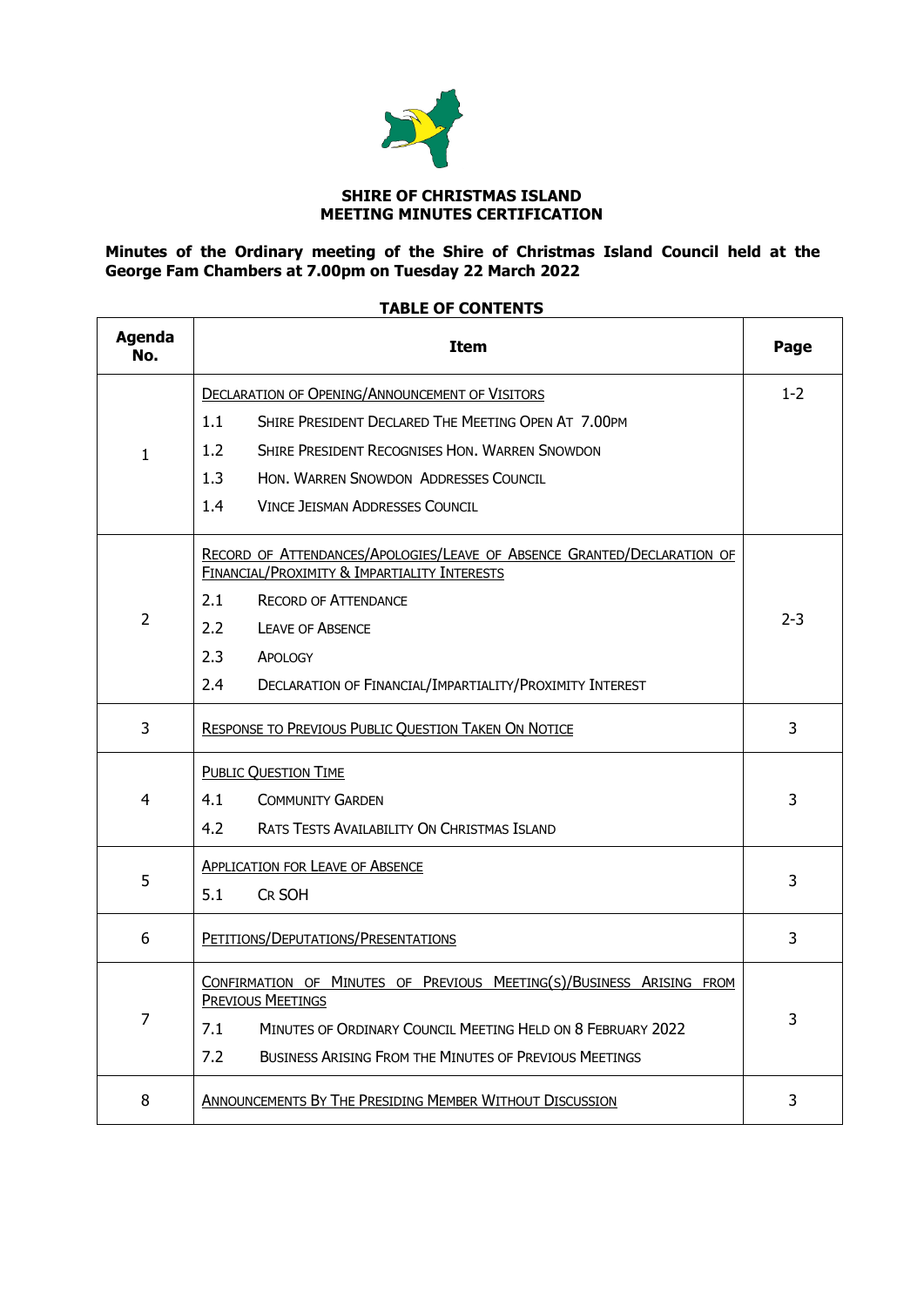| 9    | <b>COMMITTEE REPORTS</b><br>9.1<br>MINUTES OF COMMUNITY CONSULTATIVE COMMITTEE MEETINGS                                                                                                     | 4     |
|------|---------------------------------------------------------------------------------------------------------------------------------------------------------------------------------------------|-------|
| 10   | <b>OFFICER REPORTS</b>                                                                                                                                                                      |       |
| 10.1 | <b>CHIEF EXECUTIVE OFFICER</b><br>10.1.1 ANNUAL REPORT 2020/21                                                                                                                              | 4     |
| 10.2 | <b>MANAGER FINANCE AND IT</b><br>10.2.1 SCHEDULE OF ACCOUNTS - FEBRUARY 2022<br>10.2.2 FINANCIAL STATEMENTS - FEBRUARY 2022<br>10.2.3 CHRISTMAS ISLAND - COMPLIANCE AUDIT RETURN (CAR) 2021 | 4     |
| 10.3 | <b>MANAGER COMMUNITY/RECREATION SERVICES &amp; TRAINING</b>                                                                                                                                 | 4     |
| 10.4 | <b>MANAGER WORK, SERVICES &amp; WASTE</b><br>10.4.1 TENDER SALE OF ITEMS, PLANT & EQUIPMENT - TENDER T01/2022<br>10.4.2 SALE OF SURPLUS - TENDER T02/2022<br>10.4.3 TENDER SALE OF SURPLUS  | 5     |
| 10.5 | <b>MANAGER GOVERNANCE, RESEARCH, POLICY AND GRANTS</b><br>10.5.1 PROPOSED HERITAGE ACT WA (2018) APPLICATION FROM 1/7/22 TO IOT                                                             | 5     |
| 11   | ELECTED MEMBERS MOTIONS OF WHICH PREVIOUS NOTICE HAS BEEN GIVEN                                                                                                                             | 5     |
| 12   | NEW BUSINESS OF AN URGENT NATURE INTRODUCED BY DECISION OF THE MEETING<br>12.1<br>MOTION TO ACCEPT NEW BUSINESS ON RAT TESTS FOR CHRISTMAS ISLAND<br>12.2<br><b>RESOLUTION ON RAT TESTS</b> | $5-6$ |
| 13   | <b>BEHIND CLOSED DOORS</b>                                                                                                                                                                  | 6     |
| 14   | <b>CLOSURE OF MEETING</b><br>THE SHIRE PRESIDENT CLOSED THE MEETING AT 7.54PM                                                                                                               | 6     |
| 15   | DATE OF NEXT MEETING: 26 APRIL 2022                                                                                                                                                         | 6     |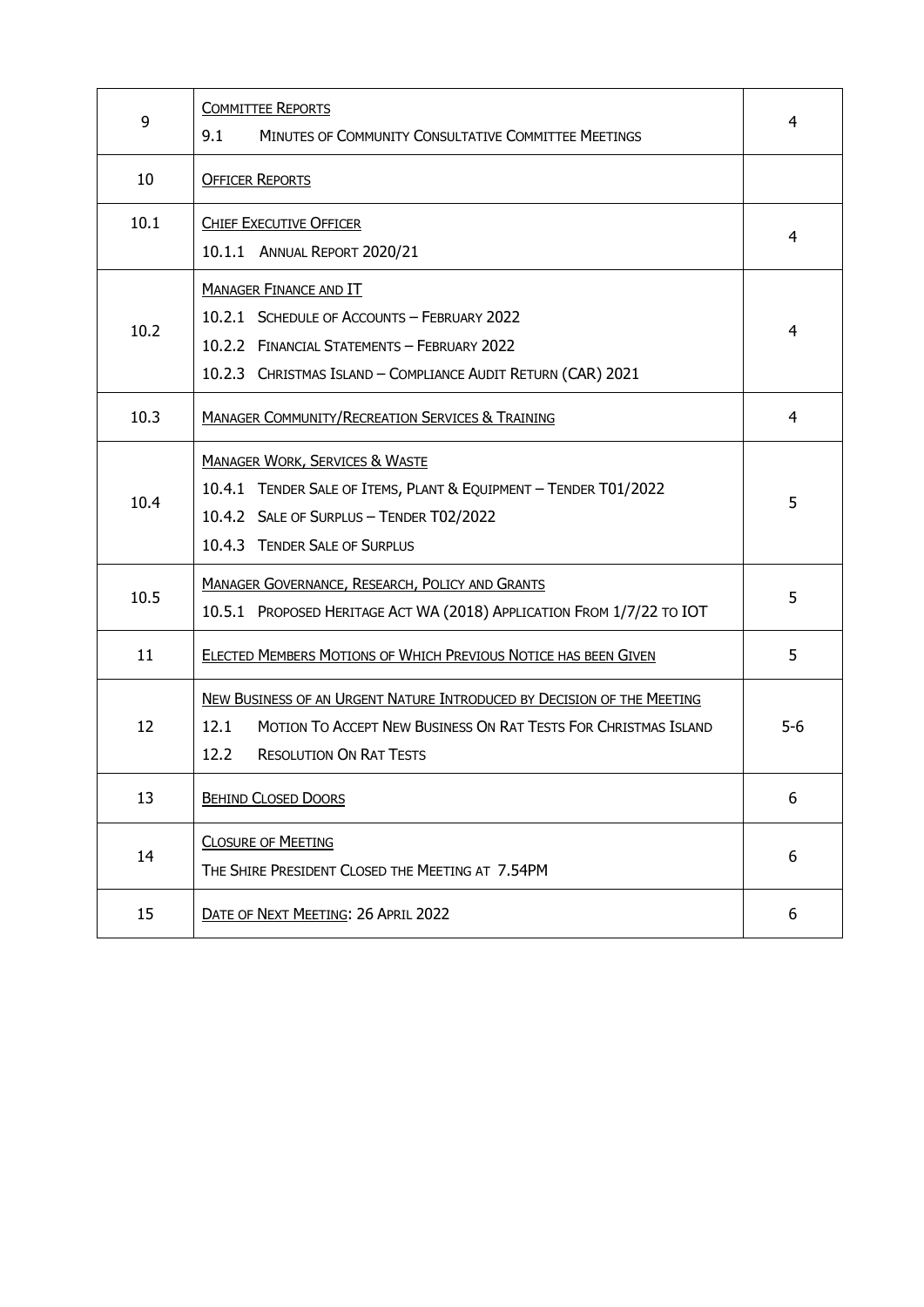

### **CONFIRMED MINUTES**

#### **Ordinary Meeting of the Shire of Christmas Island held at the George Fam Chambers at 7.00pm on Tuesday 22 March 2022**

### <span id="page-3-0"></span>**1 DECLARATION OF OPENING/ANNOUNCEMENT OF VISITORS**

- 1.1 The Shire President declared the meeting open at 7.00pm.
- 1.2 Shire President introduced the Hon. Warren SNOWDON, Federal Member for Lingiari and Vincent JEISMAN from his office.

Shire President THOMSON thanked the Hon. Warren SNOWDON for his contributions on Christmas Island during his 34 years as member. In 1987 the Christmas Island Assembly was dismissed by the Commonwealth and the Mine was shut down on  $31<sup>st</sup>$  December 1987.

From 1988-90/91 there was struggle between the Union of Christmas Island Workers and the Commonwealth for the re-establishment of the phosphate mine. SNOWDON assisted the union members in getting the mine reopened. Shire President THOMSON paid tribute to the Hon. Warren SNOWDON's role in that; it was appropriate that a Labor man would do that to represent the interests of the electorate.

THOMSON stated that the people of Christmas Island have voted for him since as it was admirable what he accomplished in that era. Stated that there would not be the modern Christmas Island today had he not joined forces with the community at that time and worked with Islanders the way that he did representing their interests at the highest levels.

Shire President THOMSON noted that he has been in the role for 34 years and expressed disappointment that the COVID pandemic had caused the postponement of the annual Union Day Festival; it would have been a great opportunity for union members and residents to wish him a large farewell. Invited the Hon. Warren SNOWDON to return to visit the Island in his retirement.

Shire President THOMSON introduced Vince JEISMAN from the office of the federal member for Lingiari. Paid tribute to his dedication and indefatigability in his efforts to keep track of developments and concerns on Christmas Island, so far from the Alice Springs hub. Noted his very consistent efforts to be accessible to the electorate across great distances and time zones during all his years of service.

1.3 The Hon. Warren SNOWDON addresses Council. He endorses the comments made about Vince JEISMAN and puts forward he has been an indispensable part of the office. SNOWDON notes that JEISMAN maintains the relations on the Cocos (Keeling) Islands and Christmas Island and has been a key advisor in getting the outcomes delivered in the electorate.

The Hon. Warren SNOWDON expresses that he considers it to be his life's luck and a privilege to have been able to stand on the green carpet as the House of Representatives member contributing to national debate for the Lingiari electorate for so long. He says that it is partly due to Christmas Islanders.

SNOWDON expresses that he is humbled by the Shire President's remarks and states that 'nothing which I have achieved could have been made without this community.' Recalls his first interaction with Christmas Islanders in October 1987 at a meeting in a highway motel in Perth before coming to the Island for the first time in February 1988.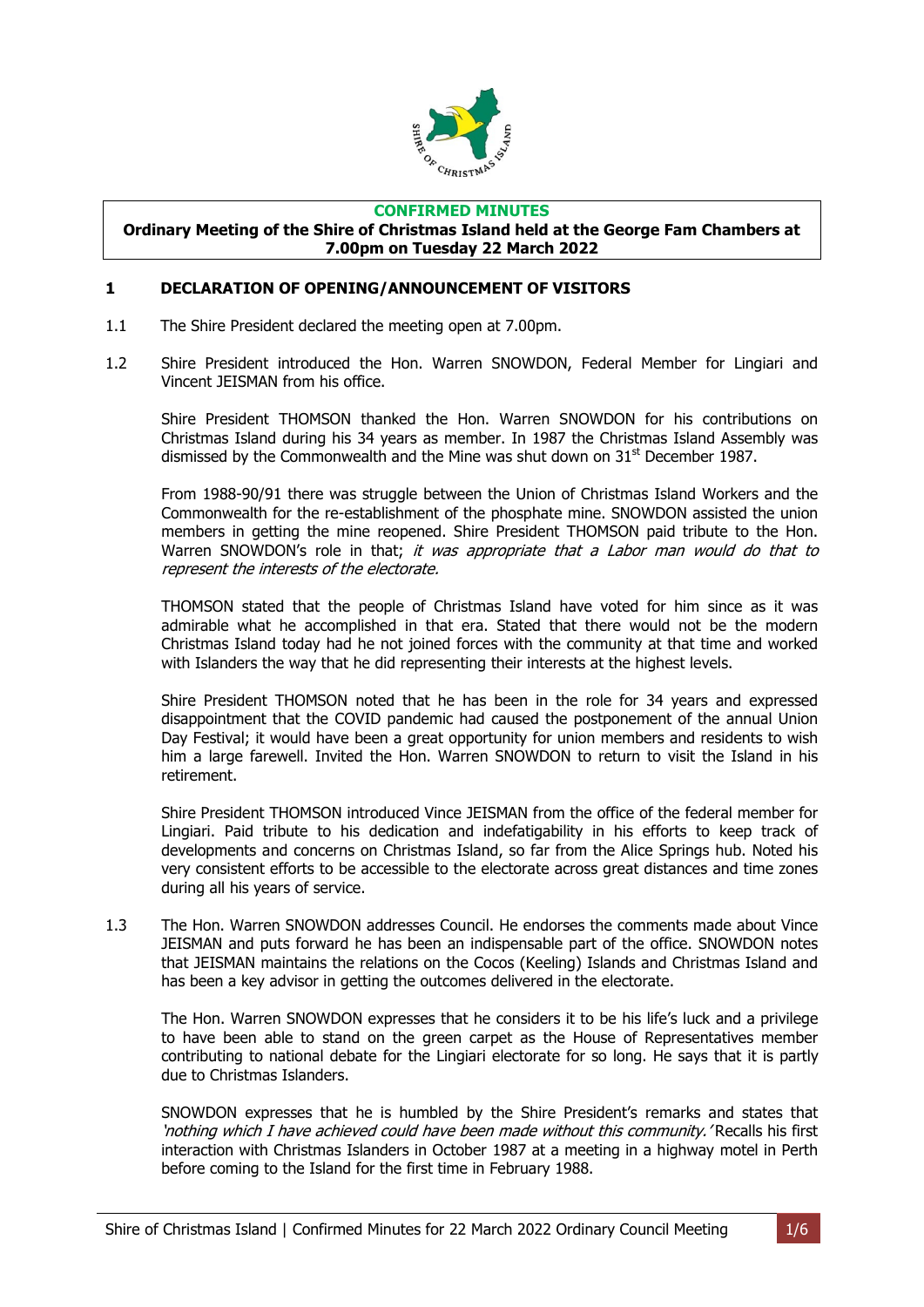Recalled the Cabinet decision to close the mine in 1987 and the Islanders' earnest desires to see it reopen, knowing that it was still viable. Put forward that his relationship grew with Christmas Islanders since then working with the Union of Christmas Island Workers and the community to help revive it. States that he 'was just a participant. A link. A link in Parliament.'

Recalls his first evening on Christmas Island at a welcome function at the Pink House and being greeted by Cr FOO Kee Heng. The Hon. Warren SNOWDON learnt the phrase 'yam seng' for the first time and says that he has had a wonderful relationship with Cr FOO since then. *It is* with great pride I can call you friend.'

Elaborates that it has been a positive experience as the Member for Lingiari over the last 35 years and thinks he has made between  $50 - 60$  visits to the Island in that time. Recalls his time as Minister for Territories in the 1990s and the great changes he has seen across his years.

The Hon. Warren SNOWDON recalled the execution of a depopulation strategy for Christmas Island and the fierce resistance the Union of Christmas Island Workers and community put up. 'That's the reason why you're here. 'Passes on his heartfelt thanks to Christmas Islanders.

Recalled the disbanding of the Christmas Island Services Corporation and then the implementation of the WA Applied Laws regime and the Local Government Shire building itself up over time.

Recollected meeting the Manager for Recreation, Community Services and Training Oliver LINES and Research and Grants Officer Karin LINES in the Christmas Island Casino in the 1990s. Noted that there were many stories to be told from that era, all wonderful memories.

The Hon. Warren SNOWDON stated that when the writs are issued, his time as a House of Representatives Member will be over. Spoke about the new Labor candidate for Lingiari Marion SCRYMGOUR and her credentials. Puts that she will be a great fit for Christmas Islanders.

'I say thank you again. I don't have the right words to express my appreciation.'

1.4 Vincent JEISMAN addresses Council. Expresses that it has been a great experience coming to the Island over the years and serving the people.

### <span id="page-4-0"></span>**2 RECORD OF ATTENDANCE/APOLOGIES/LEAVE OF ABSENCE/ DECLARATIONS OF FINANCIAL INTEREST**

2.1 Record of Attendance Shire President **Criminal Criminal Criminal Criminal Criminal Criminal Criminal Criminal Criminal Criminal Criminal Order Deputy President Critical Critical Critical Critical Critical Critical Critical Critical Critical Critical Critical Critical Critical Critical Critical Critical Critical Critical Critical Critical Critical Critical Critic** Councillors Cr Philip **WOO**

Cr Kelvin Kok Bin **LEE** Cr Hafiz **MASLI** Cr Vincent Cheng-Siew **SAW**

Chief Executive Officer David **PRICE** A/Manager Finance and Admin **Keyin WILSON** Manager Community/Recreation Services **Community/Recreation Services** Research and Grants Officer **Karin LINES** Karin LINES Manager Research,Policy,Governance & Grants/Minute Taker Chris **SU**

### 2.2 **Leave of Absence**

2.3 **Apologies**

Councillor Cr Azmi **YON** Councillor Cr Farzian **ZAINAL** Manager Works, Services & Waste Graeme **HEDDITCH** 

Cr Morgan Boon **Hwa SOH**

| J AZIII I VII            |  |  |
|--------------------------|--|--|
| ir Farzian <b>ZAINAL</b> |  |  |
| iraeme HEDDITCH          |  |  |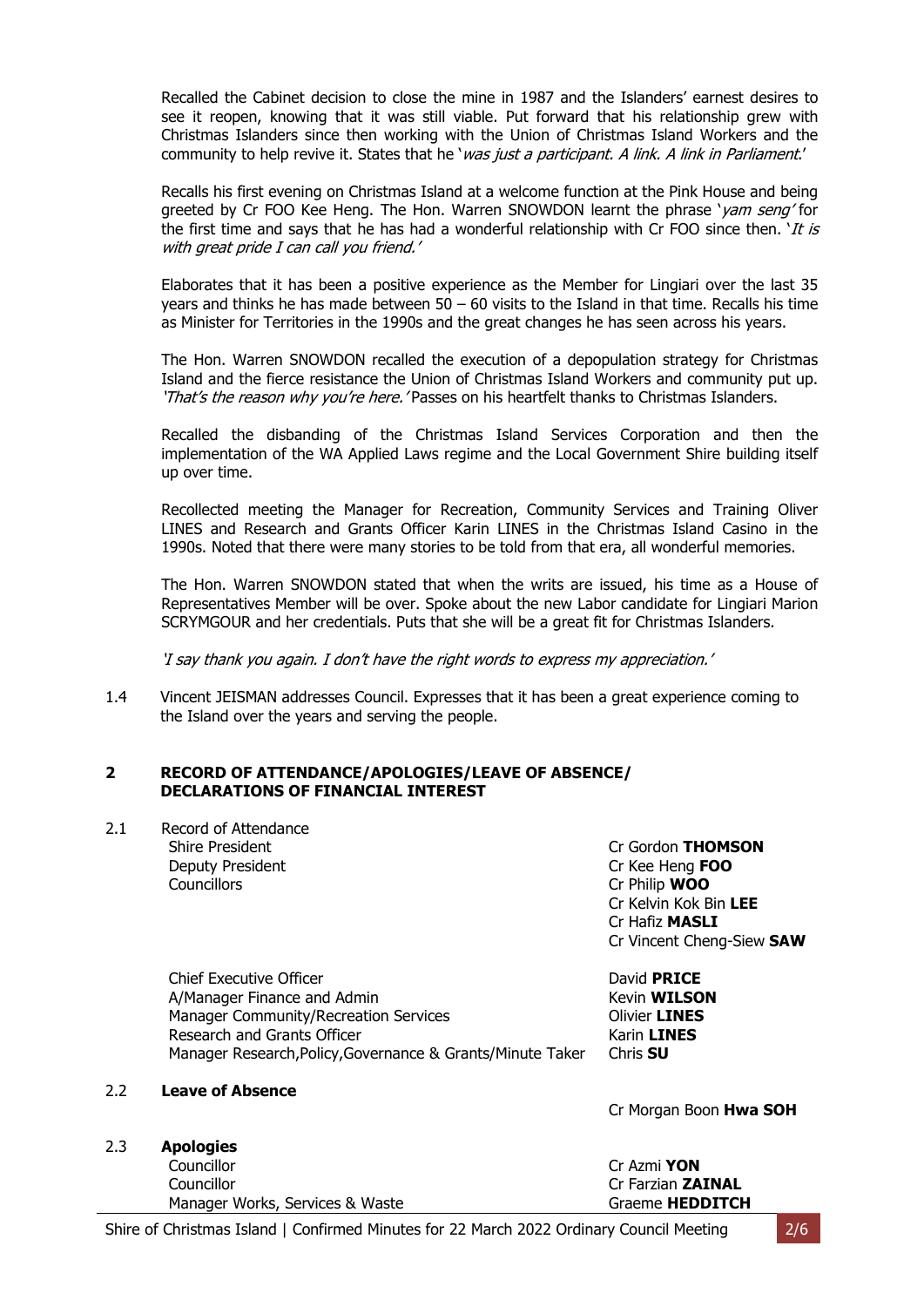### 2.4 **Declarations of Financial/Impartiality/Proximity Interest**

### <span id="page-5-0"></span>**3 RESPONSE TO PREVIOUS PUBLIC QUESTIONS TAKEN ON NOTICE**

### <span id="page-5-1"></span>**4 PUBLIC QUESTION TIME**

4.1 Caitlin **PINK** of Flying Fish Cove requests Council make available the Community Garden site on Vagabond Road for gardening projects again. Noted that it had not been active in some time and saw an opportunity for local participation.

Shire President **THOMSON** recalled the active years of the Community Garden, as a project with the CI Neighbourhood Centre in providing a space for asylum seekers at the neighbouring Phosphate Hill Camp to be able to visit and undertake gardening activities. Welcomes new ideas for the Community Garden site now that the asylum seeker use era is over.

Shire to return to Caitlin PINK after internal discussions on how to present the Community Garden again to residents for use.

4.2 Cr **FOO** raised on behalf of ratepayers who approached him about the lack of availability of Rapid Antigen Tests (RATs) on Island. Cr **FOO** noted that the WA Government issued 15 free RAT tests to every household in the state in recent weeks. Residents on Christmas Island have to purchase them from local retailers. Cr **FOO** put that the Commonwealth should mirror the WA Government's practice on Island.

Shire President requested that the Councillors revisit this matter in Item 12, 'New Business of an Urgent Nature Introduced by Decision of the Meeting' for considered discussion and a resolution.

### <span id="page-5-2"></span>**5 APPLICATIONS FOR LEAVE OF ABSENCE**

5.1 Cr SOH – Leave of Absence

### **Council Resolution Moved: Cr LEE Seconded: Cr WOO Res. No: 11/22** That the leave of absence application submitted by Cr Morgan SOH (22/3/22 to 26/4/22) be approved.

**Carried: 6/0**

### <span id="page-5-3"></span>**6 PETITIONS/DEPUTATIONS/PRESENTATIONS**

### <span id="page-5-4"></span>**7 CONFIRMATION OF MINUTES OF PREVIOUS MEETINGS/BUSINESS ARISING FROM THE MINUTES OF PREVIOUS MEETINGS**

#### **7.1 Minutes of Ordinary Council Meeting held on 8 February 2022** Members considered the unconfirmed minutes.

**Council Resolution Moved: Cr FOO Seconded: Cr MASLI Res. No: 12/22** That Council adopt the unconfirmed minutes of the 8 February 2022 Council Meeting. **Carried: 6/0**

### **7.2 Business Arising from the Minutes of Previous Meetings**

### <span id="page-5-5"></span>**8 ANNOUNCEMENTS BY PRESIDING MEMBER WITHOUT DISCUSSION**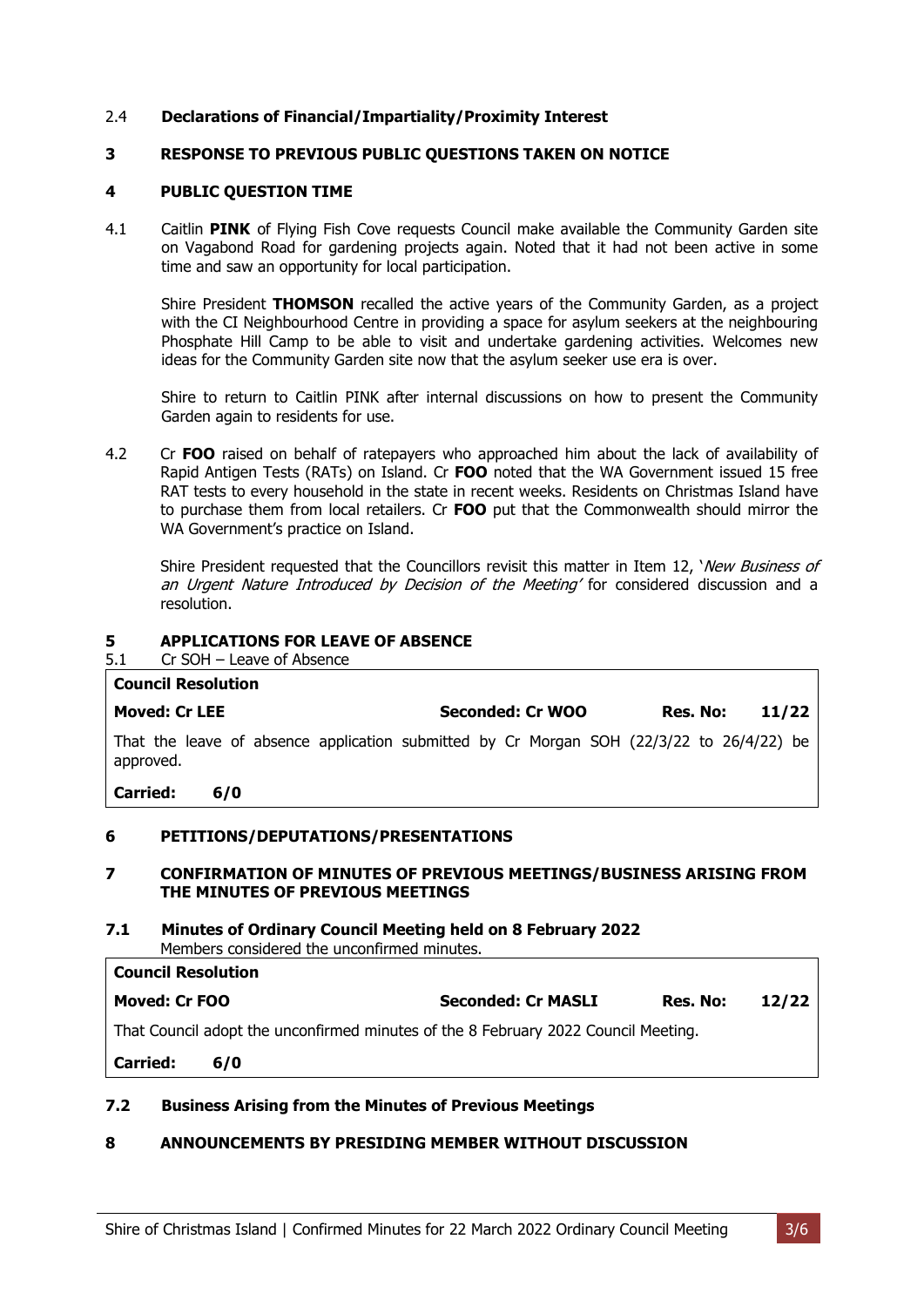### <span id="page-6-0"></span>**9 REPORTS OF COMMITTEES**

### 9.1 Minutes of Community Consultative Committee Meetings

### **Council Resolution Moved: Cr MASLI Seconded: Cr LEE Res. No: 13/22** That the Confirmed Minutes of the Community Consultative Committee meeting of June  $2^{nd}$  2021, June  $7<sup>th</sup>$  2021,June 23<sup>rd</sup> 2021, November 15<sup>th</sup> 2021 and Information Session with Fisheries Management Committee August 2<sup>nd</sup> 2021 be received. **Carried: 6/0 10 REPORTS OF OFFICERS**

### <span id="page-6-1"></span>**10.1 Chief Executive Officer**

10.1.1 Annual Report 2020/21

## **Council Resolution Moved: Cr FOO Seconded: Cr SAW Res. No: 14/22** 1. The Shire of Christmas Island Annual Report for 2021 is accepted.

- 2. An Elector's General Meeting is held on Tuesday 26 April 2022 commencing at 6.30pm for the purpose prescrived by the Local Government Act 1995 (WA)(CI).
- 3. The Chief Executive Officer is give notice of the Elector's Meeting and to ensure that statutory requirements regarding the acceptance of the Annual Report 2021 are met

### **Carried: 6/0 Absolute Majority**

### <span id="page-6-2"></span>**10.2 Manager Finance & Administration**

10.2.1 Schedule of Accounts – February 2022

| <b>Council Resolution</b>                                                                 |     |                         |          |       |  |
|-------------------------------------------------------------------------------------------|-----|-------------------------|----------|-------|--|
| <b>Moved: Cr SAW</b>                                                                      |     | <b>Seconded: Cr LEE</b> | Res. No: | 15/22 |  |
| That Council approves the expenditure as presented in February 2022 Schedule of Accounts. |     |                         |          |       |  |
| <b>Carried:</b>                                                                           | 6/0 |                         |          |       |  |
|                                                                                           |     |                         |          |       |  |

### 10.2.2 Financial Statements - February 2022

| <b>Council Resolution</b> |                                                                                         |                         |          |       |
|---------------------------|-----------------------------------------------------------------------------------------|-------------------------|----------|-------|
| Moved: Cr FOO             |                                                                                         | <b>Seconded: Cr LEE</b> | Res. No: | 16/22 |
|                           | That Council receives the Financial Statements of February 2022 for the Municipal Fund. |                         |          |       |
| <b>Carried:</b>           | 6/0                                                                                     |                         |          |       |

### 10.2.3 Christmas Island – Compliance Audit Return (CAR) 2021

| <b>Council Resolution</b> |     |                                                                                               |          |       |
|---------------------------|-----|-----------------------------------------------------------------------------------------------|----------|-------|
| <b>Moved: Cr LEE</b>      |     | Seconded: Cr FOO                                                                              | Res. No: | 17/22 |
| council for adoption.     |     | Audit Committee review the Christmas Island-Compliance Audit Return (CAR) 2021 and present to |          |       |
| <b>Carried:</b>           | 6/0 |                                                                                               |          |       |

### <span id="page-6-3"></span>**10.3 Manager Community/Recreation Services & Training**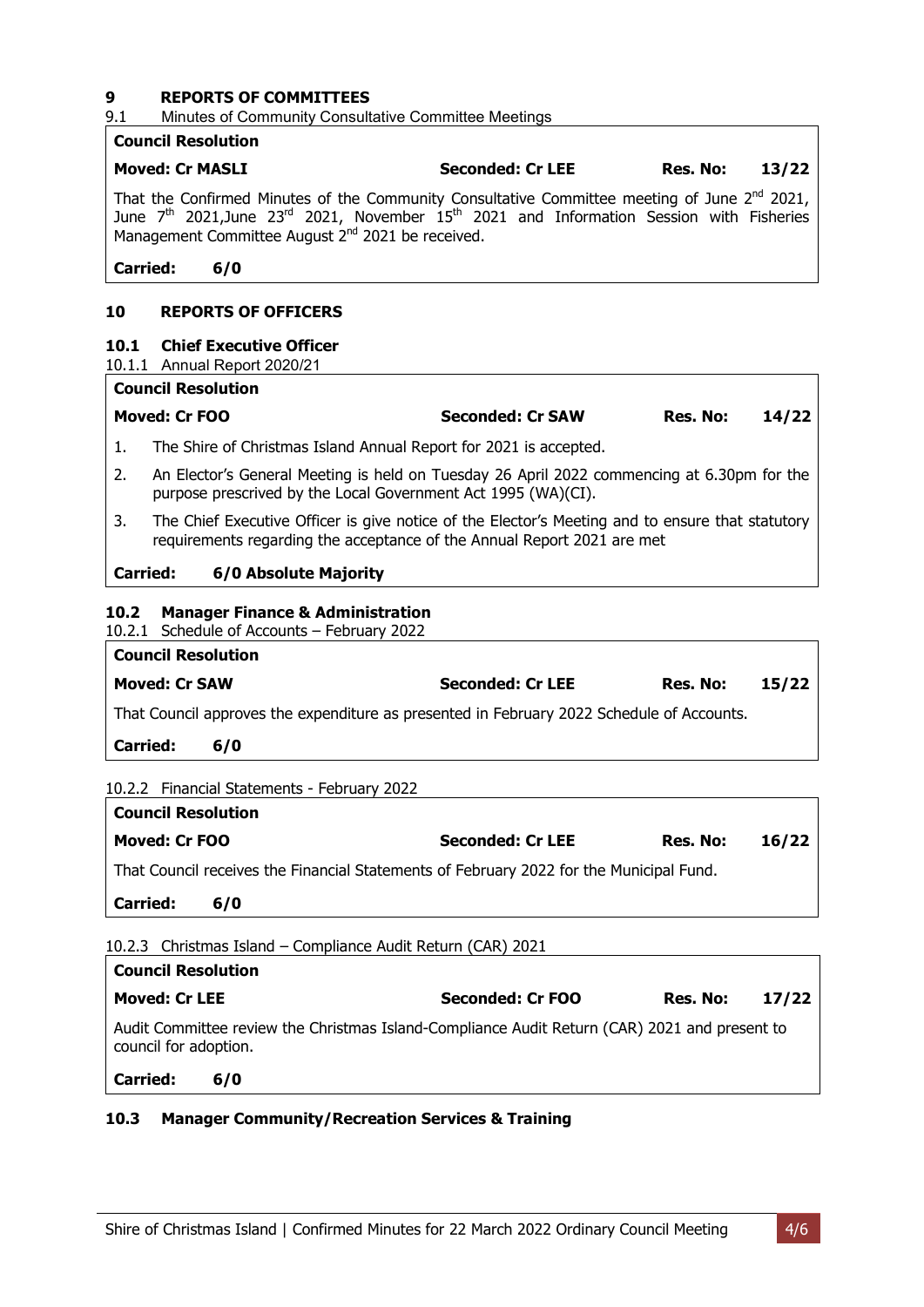### <span id="page-7-0"></span>**10.4 Manager Works, Services & Waste**

10.4.1 Tender Sale of Items, Plants & Equipment – Tender T01/2022

### **Council Resolution**

### **Moved: Cr FOO Seconded: Cr LEE Res. No: 18/22**

That Council accepts the following tenders for the Sale of Items, Plant and Equipment at the tendered price submitted.

| <b>Description</b>        | <b>Plant No/ Asset No</b> | <b>Tenderer</b> | <b>Tendered Price</b> |
|---------------------------|---------------------------|-----------------|-----------------------|
| $01$ – Stihl Brushcutter  | P0010                     | Eng Huat        | \$110.00              |
| 03 - Stihl Brushcutter    | P0010                     | Eng Huat        | \$110.00              |
| 01 - Kubota Ride on Mower | P0060                     | Kok Seong Tee   | \$1000.00             |
| 02 – Kubota Ride on Mower | P0210                     | Kok Seong Tee   | \$1000.00             |
| 03 - Honda Mower HRU-216  | N/A                       | Kim Chey H'ng   | \$200.00              |
| 03 - Chainsaw MS250       | P0130                     | Kim Chey H'ng   | \$100.00              |
| 01 - Hedge Trimmer MS250  | P0130                     | Eng Huat        | \$110.00              |
| 02 - Hedge Trimmer MS250C | P0130                     | Eng Huat        | \$110.00              |
| <b>Carried:</b><br>6/0    |                           |                 |                       |

### 10.4.2 Sale of Surplus – Tender T02/2022

| <b>Council Resolution</b>                                                                     |                         |          |       |  |  |
|-----------------------------------------------------------------------------------------------|-------------------------|----------|-------|--|--|
| <b>Moved: Cr MASLI</b>                                                                        | <b>Seconded: Cr SAW</b> | Res. No: | 19/22 |  |  |
| That Council Accepts the Tender from Kim Chey H'ng for \$5,000.00 for the old Hino Tray Truck |                         |          |       |  |  |
| <b>Carried:</b><br>6/0                                                                        |                         |          |       |  |  |
| 10.4.3 Tender of Sale of Surplus Trailers                                                     |                         |          |       |  |  |
| <b>Council Resolution</b>                                                                     |                         |          |       |  |  |

| <b>Moved: Cr SAW</b>                                             | <b>Seconded: Cr LEE</b> | Res. No: | 20/22 |
|------------------------------------------------------------------|-------------------------|----------|-------|
| That Council calls for Tenders for the Sale of Surplus Trailers. |                         |          |       |

### **Carried: 6/0**

### <span id="page-7-1"></span>**10.5 Manager Governance, Research, Policy & Grants**

10.5.1 Proposed Heritage Act WA (2018) Application from 1/7/22 to IOTs

| <b>Council Resolution</b> |                         |          |       |
|---------------------------|-------------------------|----------|-------|
| <b>Moved: Cr MASLI</b>    | <b>Seconded: Cr LEE</b> | Res. No: | 21/22 |

That Council publishes the proposed Local Heritage List on the Shire website in accordance with the Planning and Development Regulations 2015 ahead of the Heritage Ordinance commencing on 1 July 2022

### **Carried: 6/0**

### <span id="page-7-2"></span>**11 ELECTED MEMBERS MOTIONS OF WHICH PREVIOUS NOTICE HAS BEEN GIVEN**

### <span id="page-7-3"></span>**12 NEW BUSINESS OF AN URGENT NATURE INTRODUCED BY DECISION OF THE MEETING**

12.1 Motion To Accept New Business – Rats Tests For Christmas Island

| <b>Carried:</b>           | 6/0                                                                                      |                         |          |       |
|---------------------------|------------------------------------------------------------------------------------------|-------------------------|----------|-------|
|                           | That the Council receive new business regarding Rapid Antigen Tests for Christmas Island |                         |          |       |
| <b>Moved: Cr LEE</b>      |                                                                                          | <b>Seconded: Cr SAW</b> | Res. No: | 22/22 |
| <b>Council Resolution</b> |                                                                                          |                         |          |       |